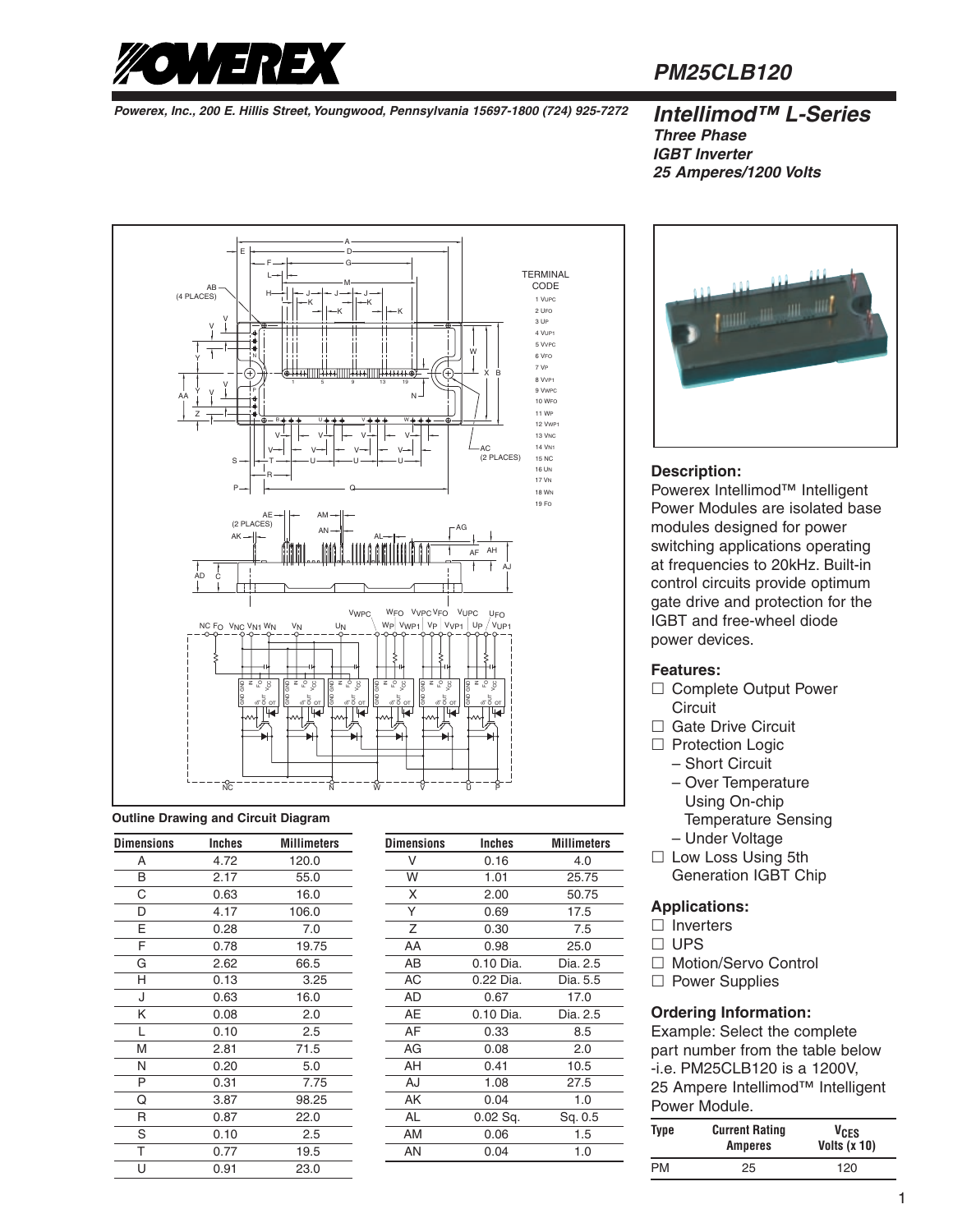

**Powerex, Inc., 200 E. Hillis Street, Youngwood, Pennsylvania 15697-1800 (724) 925-7272**

**PM25CLB120 Intellimod™ L-Series Three Phase IGBT Inverter**  25 Amperes/1200 Volts

# **Absolute Maximum Ratings, Tj = 25°C unless otherwise specified**

| <b>Characteristics</b>                                                       | Symbol                 | <b>PM25CLB120</b>    | <b>Units</b> |
|------------------------------------------------------------------------------|------------------------|----------------------|--------------|
| <b>Power Device Junction Temperature</b>                                     | Ti                     | $-20$ to 150         | °C           |
| Storage Temperature                                                          | $T_{\text{stg}}$       | -40 to 125           | °C           |
| Module Case Operating Temperature (See $T_c$ Measurement point Illustration) | Тc                     | $-20$ to 100         | °C           |
| Mounting Torque, M5 Mounting Screws                                          |                        | 31                   | in-lb        |
| Module Weight (Typical)                                                      |                        | 340                  | Grams        |
| Supply Voltage, Surge (Applied between P - N)                                | $V_{CC(surge)}$        | 1000                 | Volts        |
| Self-protection Supply Voltage Limit (Short Circuit protection Capability)*  | $V_{CC(prot.)}$        | 800                  | <b>Volts</b> |
| Isolation Voltage, AC 1 minute, 60Hz Sinusoidal                              | <b>V<sub>ISO</sub></b> | 2500                 | <b>Volts</b> |
| *VD = $13.5 \sim 16.5$ V, Inverter Part, Tj = $125^{\circ}$ C                |                        |                      |              |
| <b>IGBT Inverter Sector</b>                                                  |                        |                      |              |
| $\cdots$<br>$\cdots$                                                         | $\ddot{\phantom{1}}$   | $\sim$ $\sim$ $\sim$ | $\cdots$     |

| Collector-Emitter Voltage ( $V_D$ = 15V, $V_{CIN}$ = 15V) | VCES                        | 1200 | Volts   |
|-----------------------------------------------------------|-----------------------------|------|---------|
| Collector Current ( $T_C = 25^{\circ}C$ )                 | ±l∩                         | 25   | Amperes |
| Peak Collector Current ( $T_C = 25^{\circ}C$ )            | $\pm$ <sub>L</sub> $\alpha$ | 50   | Amperes |
| Collector Dissipation $(T_C = 25^{\circ}C)$               | $P_{\cap}$                  | 148  | Watts   |

### **Control Sector**

| Supply Voltage (Applied between V <sub>UP1</sub> -V <sub>UPC</sub> , V <sub>VP1</sub> -V <sub>VPC</sub> , V <sub>WP1</sub> -V <sub>WPC</sub> , V <sub>N1</sub> -V <sub>NC</sub> ) | V <sub>D</sub> | 20 | Volts |
|-----------------------------------------------------------------------------------------------------------------------------------------------------------------------------------|----------------|----|-------|
| Input Voltage (Applied between Up-V <sub>UPC</sub> , Vp-V <sub>VPC</sub> , Wp-V <sub>WPC</sub> , U <sub>N</sub> -V <sub>N</sub> - W <sub>N</sub> -V <sub>NC</sub> )               | <b>VCIN</b>    | 20 | Volts |
| <b>Fault Output Supply Voltage</b>                                                                                                                                                | <b>VFO</b>     | 20 | Volts |
| (Applied between $U_{FO}$ -V <sub>UPC</sub> , V <sub>FO</sub> -V <sub>VPC</sub> , W <sub>FO</sub> -V <sub>WPC</sub> , F <sub>O</sub> -V <sub>NC</sub> )                           |                |    |       |
| Fault Output Current ( $U_{FO}$ , $V_{FO}$ , $W_{FO}$ , $F_{O}$ Terminals)                                                                                                        | IFO            | 20 | mA    |

# **Electrical and Mechanical Characteristics, Tj = 25°C unless otherwise specified**

| Symbol                                                                                       | <b>Test Conditions</b>                                                                                                                                                                          | Min.                                                                                              | Typ. | Max. | <b>Units</b> |  |
|----------------------------------------------------------------------------------------------|-------------------------------------------------------------------------------------------------------------------------------------------------------------------------------------------------|---------------------------------------------------------------------------------------------------|------|------|--------------|--|
|                                                                                              |                                                                                                                                                                                                 |                                                                                                   |      |      |              |  |
| <sup>I</sup> CES                                                                             | $V_D = 15V$ , $V_{CIN} = 0V$ , $I_C = 25A$ ,<br>$T_i = 25^{\circ}$ C<br>$V_D = 15V$ , $V_{CIN} = 0V$ , $I_C = 25A$ ,<br>$T_i = 125^{\circ}C$<br>$V_D = 15V$ , $V_{CIN} = 0 \Leftrightarrow 15V$ |                                                                                                   |      | 1.0  | mA           |  |
|                                                                                              | $V_{CE} = V_{CES}$ , $V_D = 15V$ , $T_i = 125$ °C                                                                                                                                               |                                                                                                   |      | 10   | mA           |  |
| Diode Forward Voltage<br>$V_{FC}$<br><b>Collector-Emitter Saturation Voltage</b><br>VCE(sat) |                                                                                                                                                                                                 |                                                                                                   |      |      |              |  |
|                                                                                              |                                                                                                                                                                                                 |                                                                                                   | 1.9  |      | <b>Volts</b> |  |
|                                                                                              |                                                                                                                                                                                                 |                                                                                                   |      |      |              |  |
|                                                                                              |                                                                                                                                                                                                 |                                                                                                   | 1.9  |      | Volts        |  |
|                                                                                              |                                                                                                                                                                                                 |                                                                                                   |      |      |              |  |
| $t_{on}$                                                                                     |                                                                                                                                                                                                 | 0.5                                                                                               | 1.0  | 2.5  | μs           |  |
| $t_{rr}$                                                                                     |                                                                                                                                                                                                 |                                                                                                   | 0.15 | 0.3  | μs           |  |
| $tC(on)$                                                                                     | $V_{\text{CC}}$ = 600V, $I_{\text{C}}$ = 25A                                                                                                                                                    |                                                                                                   | 0.4  | 1.0  | μs           |  |
| $T_i = 125$ °C<br>$t_{off}$                                                                  |                                                                                                                                                                                                 |                                                                                                   | 2.0  | 3.0  | μs           |  |
| $t_{C(off)}$                                                                                 |                                                                                                                                                                                                 |                                                                                                   | 0.7  | 1.2  | μs           |  |
|                                                                                              |                                                                                                                                                                                                 | $V_{CE} = V_{CES}$ , $V_D = 15V$ , $T_i = 25^{\circ}C$<br>$-IC = 25A$ , $VCIN = 15V$ , $VD = 15V$ |      | 2.5  | 3.5          |  |